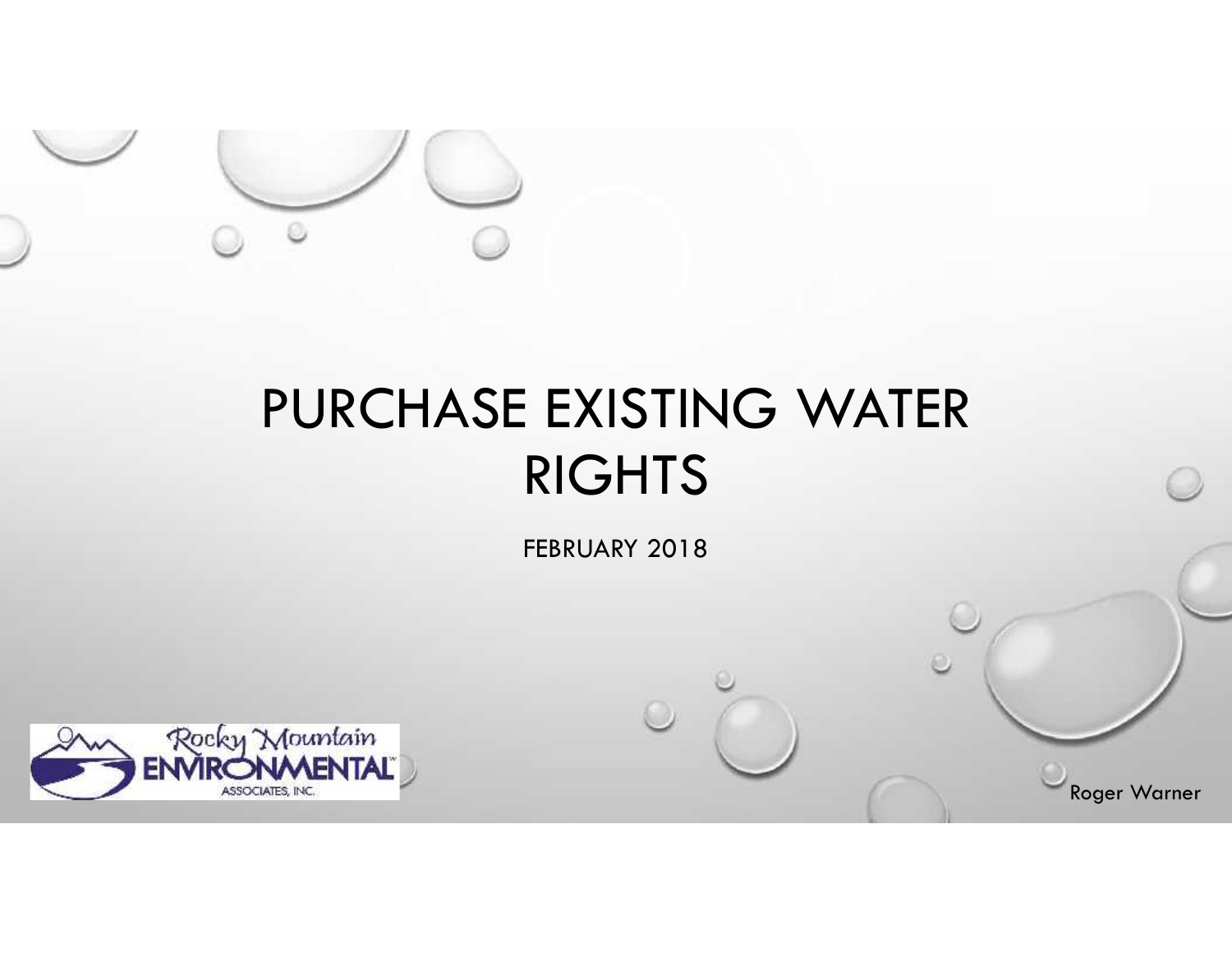

## THREE TYPES CAN BE ACQUIRED

- **DCMI** DOMESTIC, COMMERCIAL, MUNICIPAL, INDUSTRIAL
- **SURFACE** WATER RIGHTS (IRRIGATION)
- **GROUND** WATER RIGHTS



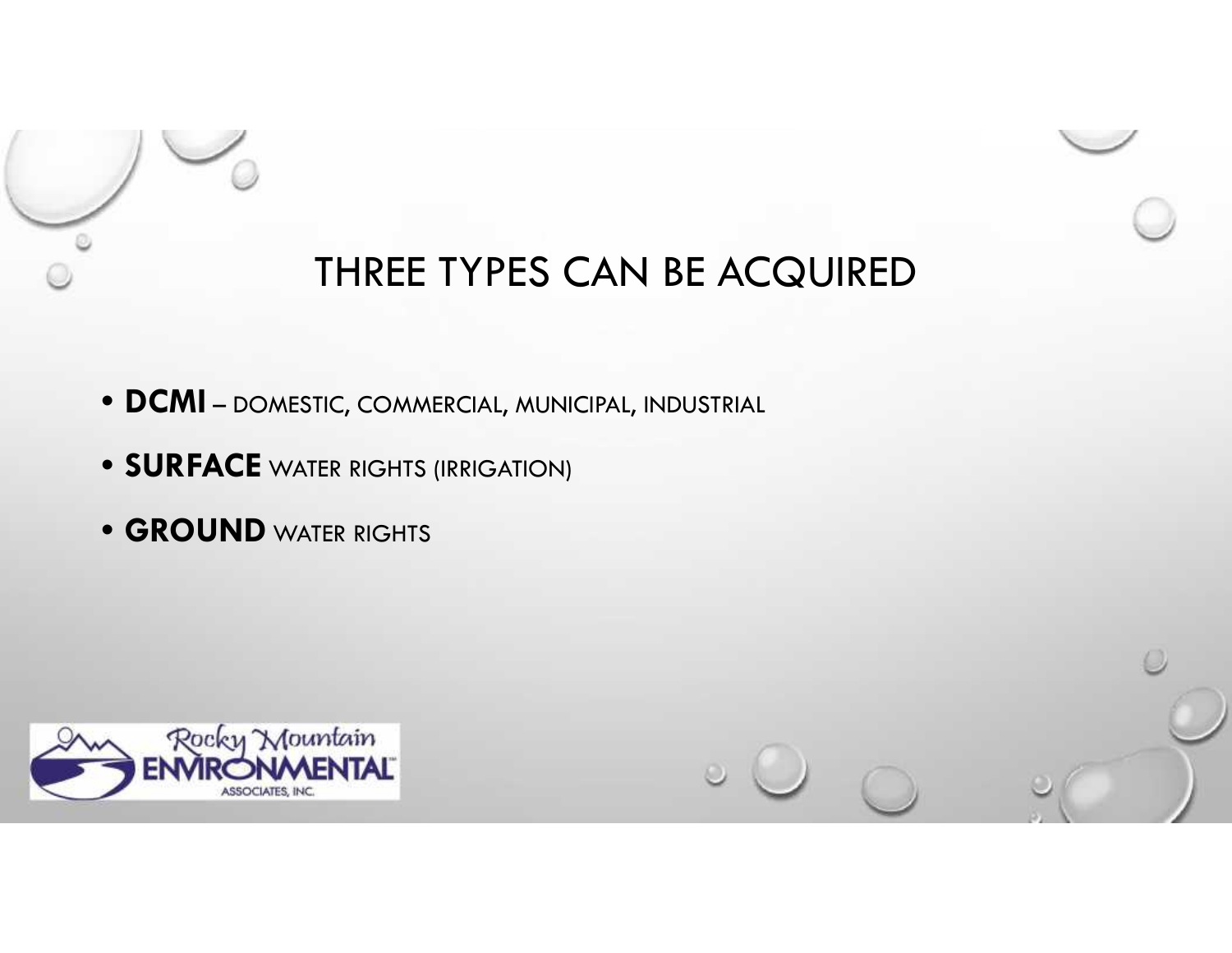

#### ACQUIRING RIGHTS FOR DCMI

- DOMESTIC AND LIVESTOCK, 42-227 EXEMPTED FROM PERMIT REQUIREMENTS
	- 42-111a, OBTAIN A WELL PERMIT, LIMITED TO 13,000 GPD, ½ ACRE IRRIGATION
- COMMERCIAL, ALSO LIMITED EXEMPTION
	- 42-111b, OBTAIN A WELL PERMIT, LIMITED TO 0.04 CFS (18 GPM) & 2,500 GPD •
- MUNICIPAL
	- ENCOURAGED TO FILE REASONABLE ANTICIPATED FUTURE NEEDS (RAFN)
	- GROUND WATER AVAILABILITY?
- INDUSTRIAL
	- CONSUMPTIVE VS NON-CONSUMPTIVE CONSUMPTIVE VS NON-CONSUMPTIVE
		- CONSUMPTIVE WILL REQUIRE MITIGATION
	- NON-CONSUMPTIVE WILL REQUIRE DETAILED ANALYSIS •

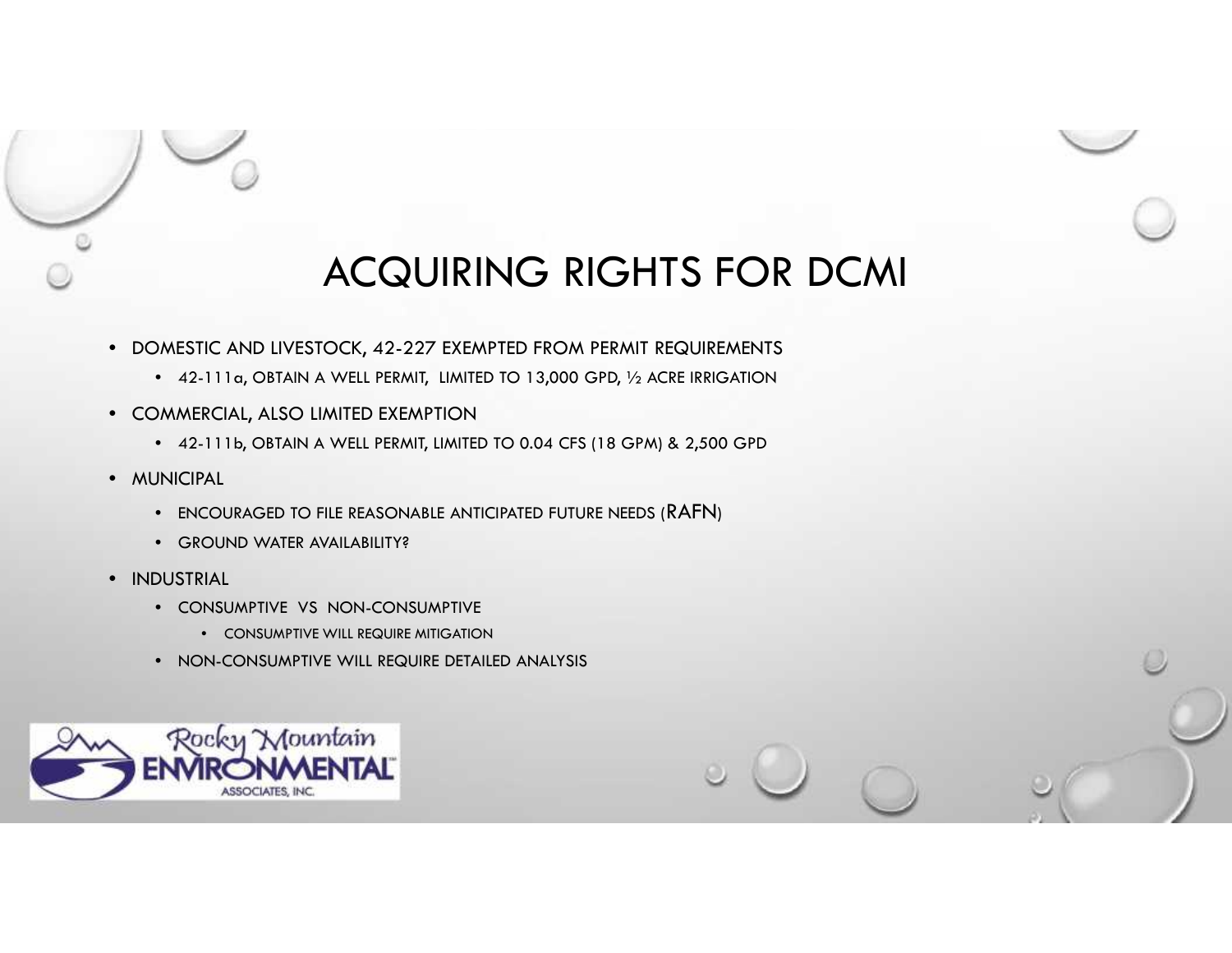

#### SURFACE WATER RIGHTS

- IRRIGATION DISTRICT
	- STRICTLY LIMITED BY CODE, AREA OF DISTRICT, PHILOSOPHY OF DISTRICT •
- CANAL COMPANY
	- LIMITED TO SERVICE AREA
	- PRICE LIMITED BY LIMITED POTENTIAL BUYERS
	- GENERALLY HAVE BEEN 10% VALUE OF GROUNDWATER RIGHTS
	- \$400 TO \$600 PER ACRE
	- REQUIRES WILLING SELLER

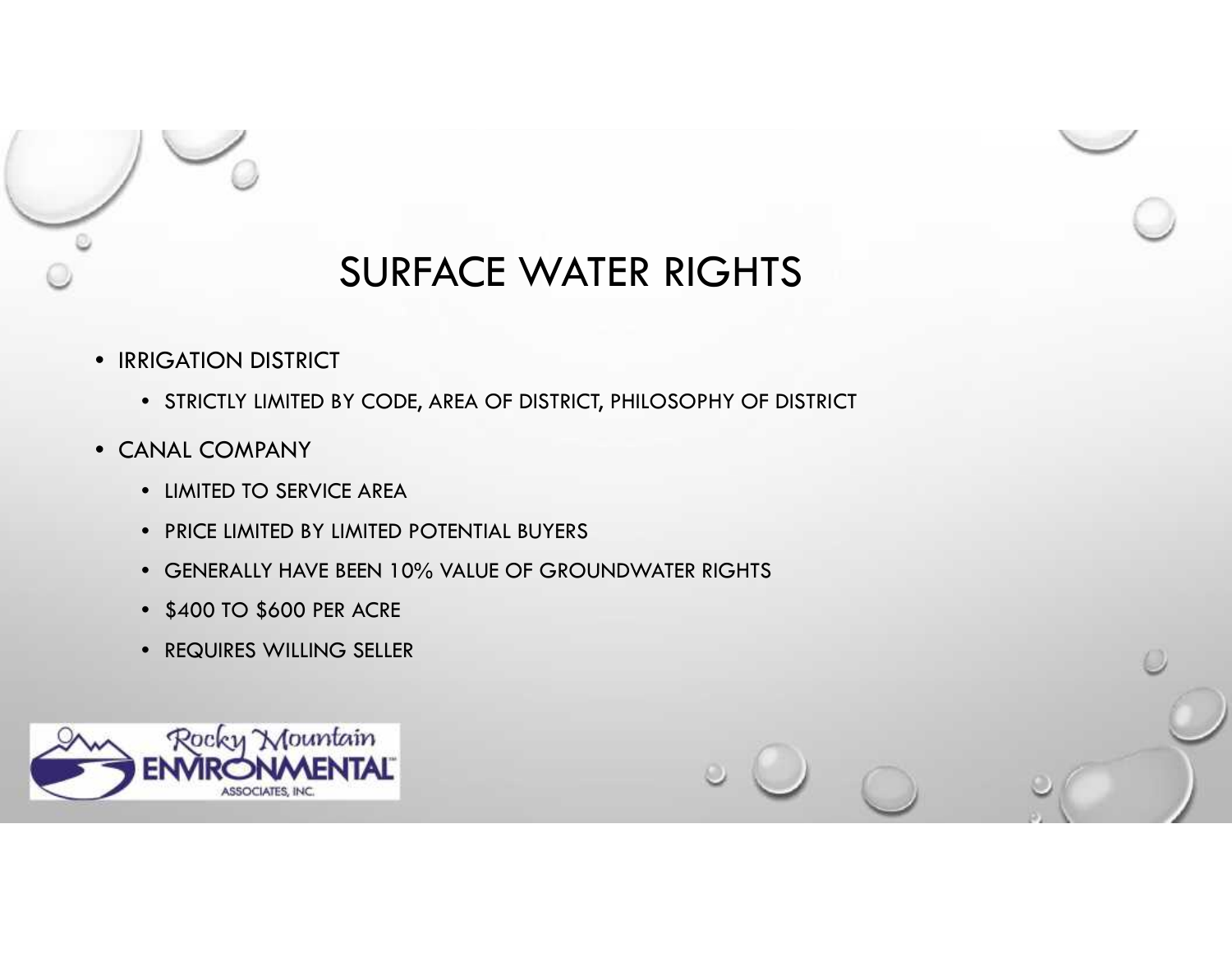

#### GROUND WATER

- MOST VALUABLE •
	- CAN BE MOVED BEYOND BOUNDARIES OF IRRIGATION DISTRICTS AND CANAL COMPANIES
	- CAN BE LIMITED TO BASIN AREA
- MOST ARE "IRRIGATION" WATER RIGHTS…LATE 1940s TO LATE 1980s
	- CAN BE CONVERTED TO OTHER USES THROUGH IDWR TRANSFER PROCESS •
- JUNIOR TO SURFACE WATER RIGHTS
	- SUBJECT TO PRIORITY ADMINISTRATION SUBJECT TO PRIORITY ADMINISTRATION
	- MAY REQUIRE MITIGATION FOR CONTINUED USE

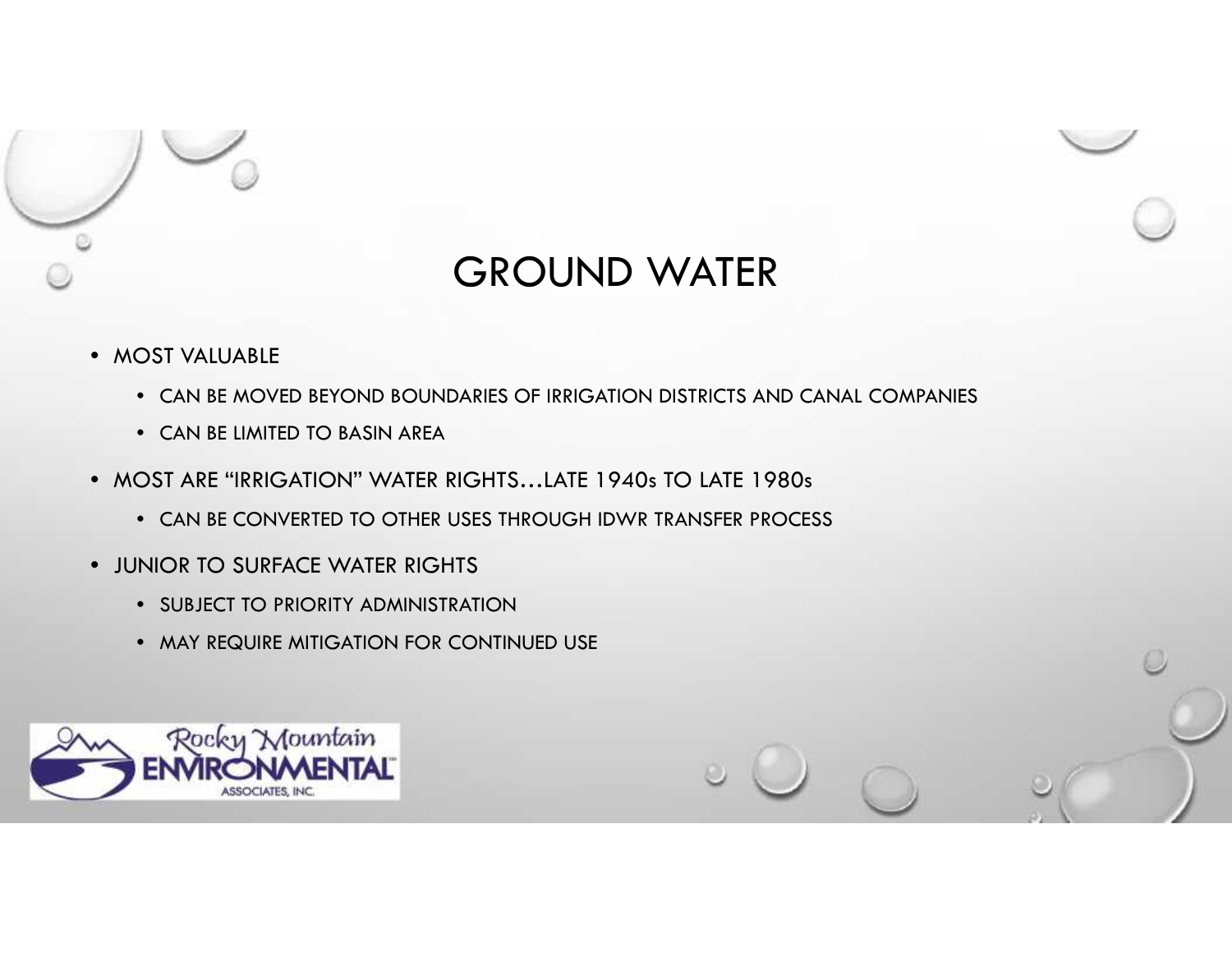

### GROUND WATER (continued)

- PORTABILITY
	- FOR EASTERN SNAKE PLAIN AQUIFER, REQUIRES COMPUTER MODELING TO DETERMINE EFFECTS ON SNAKE RIVER REACHES
		- CANNOT EXCEED 2 AF/TRIMESTER OR 10% MORE DEPLETION THAN ORIGINAL
		- CAN BE BLENDED WITH MULTIPLE WATER RIGHTS TO OFFSET NEGATIVE EFFECTS
	- FOR SMALLER AMOUNTS (5 ACRES)…USUALLY NOT A PROBLEM
	- FOR LARGE AMOUNTS…CAN BE CHALLENGING
		- FIND OFFSETTING WATER RIGHT FIND OFFSETTING WATER RIGHT
		- UNDERSTAND MODELING

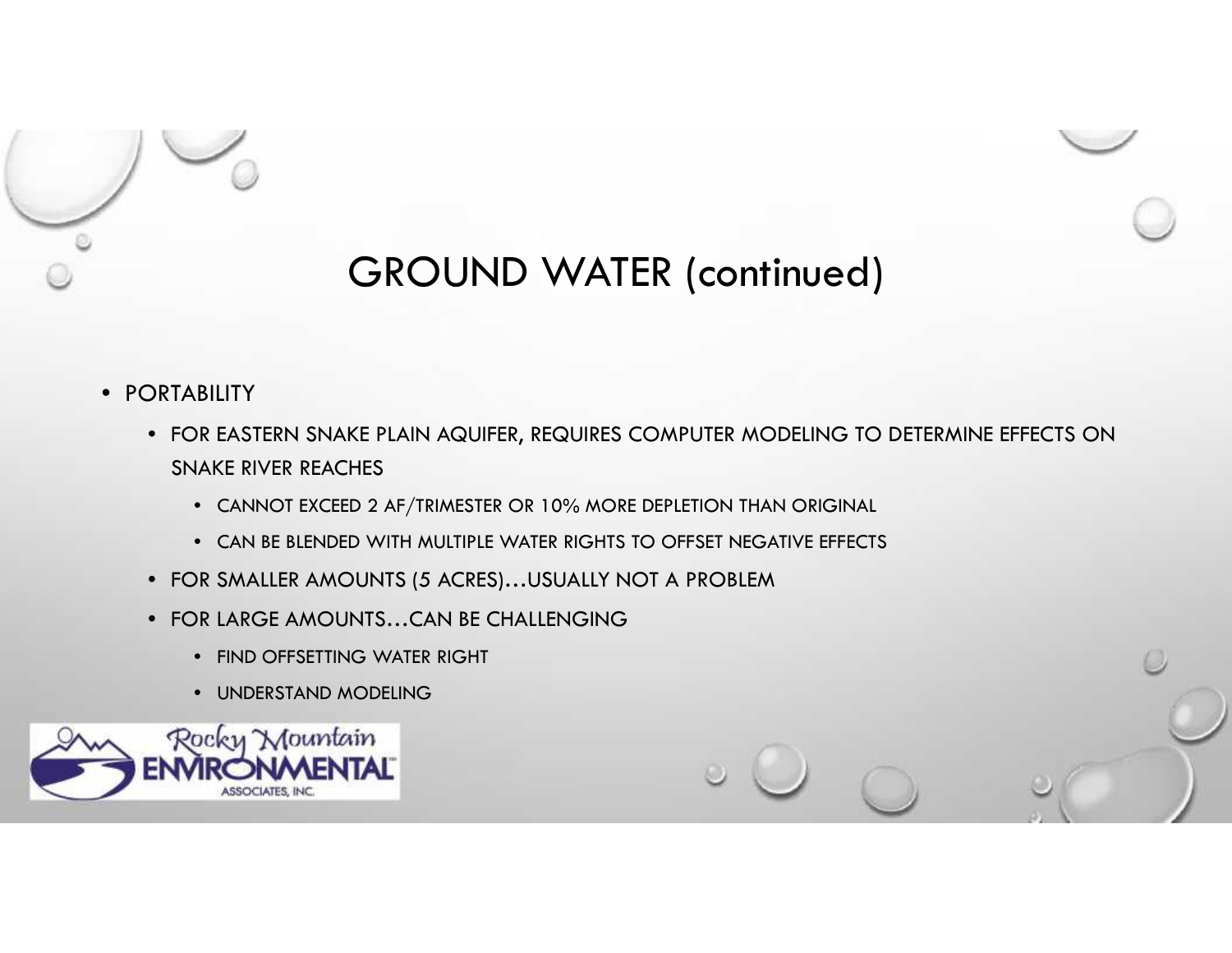

## GROUND WATER (continued)

- OTHER BASINS
	- CURRENTLY, NO MODELING REQUIRED
	- MAY REQUIRE TECHNICAL ANALYSIS IF LARGE OR IS PROTESTED



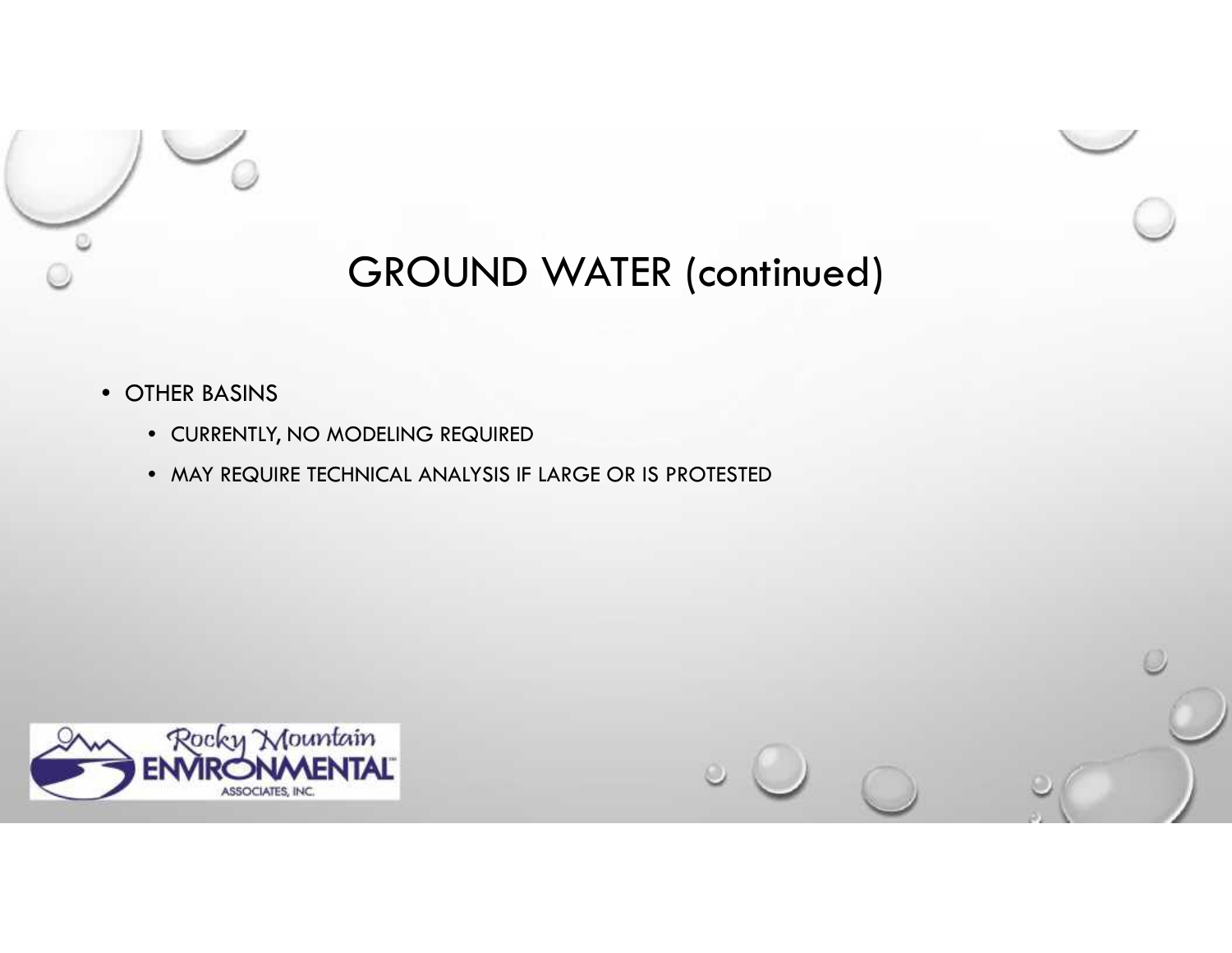

#### GROUND WATER VALUE

#### **GWR = VALUE OF IRRIGATED LAND – VALUE OF NON IRRIGATED LAND**

- SCENIC AREAS EXCEPTED (IE. Sun Valley, Teton Basin) SCENIC AREAS EXCEPTED (IE.Sun Valley, Teton Basin)
- SUPPLY AND DEMAND
- SUBJECT TO AG CONDITIONS
- SELL \$4,000 TO \$5,000 PER ACRE SUBJECT TO AG CONDITIONS<br>SELL \$4,000 TO \$5,000 PER ACRE<br>BUY \$6,000 TO \$8,000 PER ACRE
- BUY \$6,000 TO \$8,000 PER ACRE